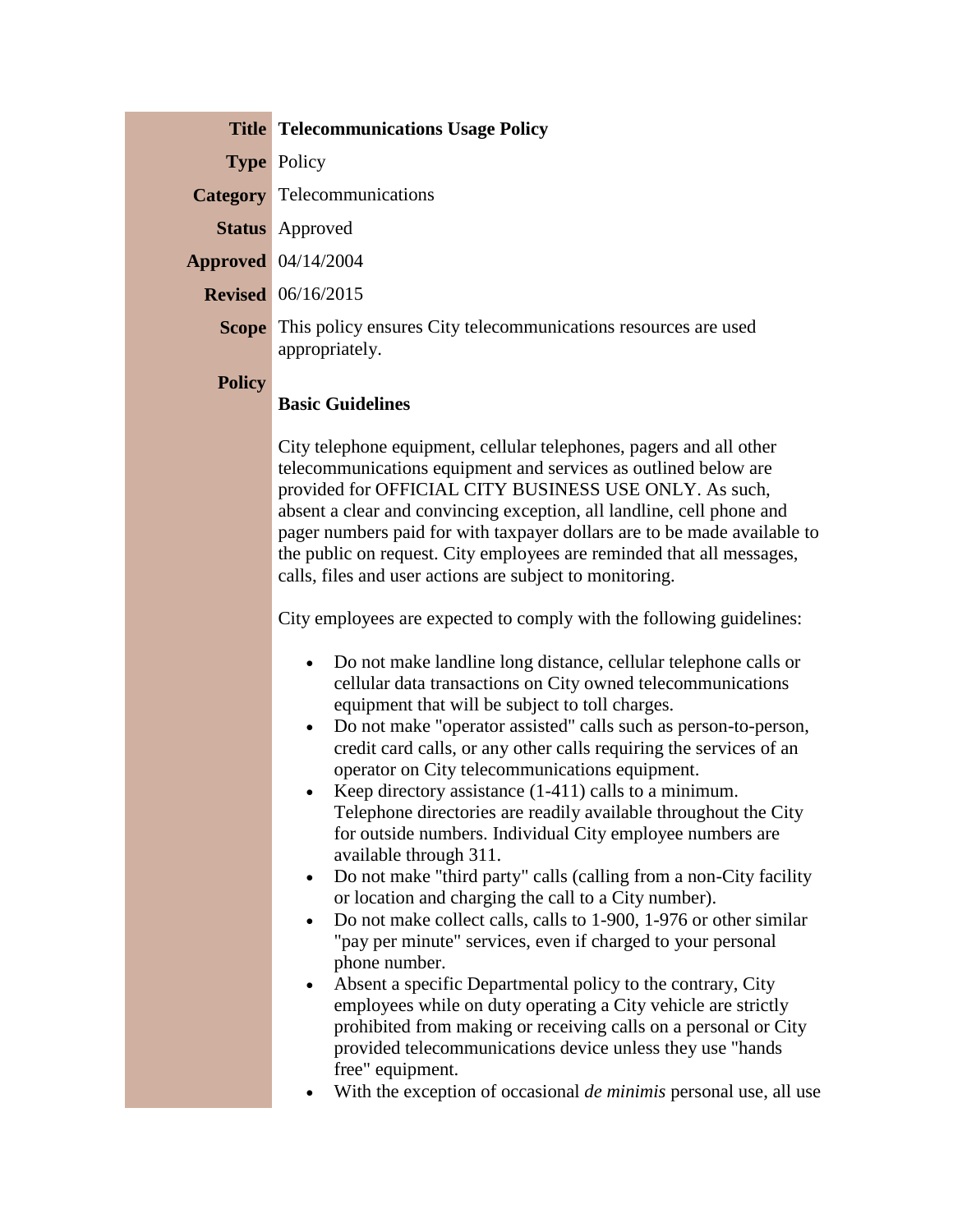of City telecommunications equipment and services is to be for City business use only.

## **Telecommunications Equipment and Services**

City employees are provided with all telecommunications equipment and services needed by or suitable for them to perform their essential job functions. Charges for basic needed or suitable equipment or services are charged to the employee's Department.

If a Department wishes to purchase equipment other than the basic offering, a written justification, approved by the Department Director, will be required. Any equipment, including replacement equipment, that exceeds \$200 requires Chief Administrative Officer approval and will be charged to the employee's Department. All City provided telecommunications equipment and services must be acquired through the Telecommunications Management Group, Information Systems Division.

City employees that require cellular telephones to perform their essential job functions will be enrolled in a "calling plan" considered to be appropriate for their City business needs.

City cellular telephones are City property. Personal cell phones may not be assigned a City cellular telephone number and used for City business under any circumstances.

## **Departmental Policies on Use of Personal Cell Phones**

Employee time is valuable, and work hours must be fully used for City business. However, reasonable "use of personal cell phones or telecommunications devices" policies can be imposed at the Department level, with the approval of the Chief Administrative Officer, when justified by business considerations. City departments may limit or prohibit the use of personal cell phones, pagers or other personal wireless devices during on-duty time on City property by issuing departmental policies.

## **Occasional Personal** *de minimis* **Use of City Telecommunications Equipment and Services**

Under Internal Revenue Service regulations, occasional *de minimis* use of City provided telecommunications equipment and services does not give rise to taxable income to employees. Therefore, any City employee assigned access to telecommunications service or equipment who does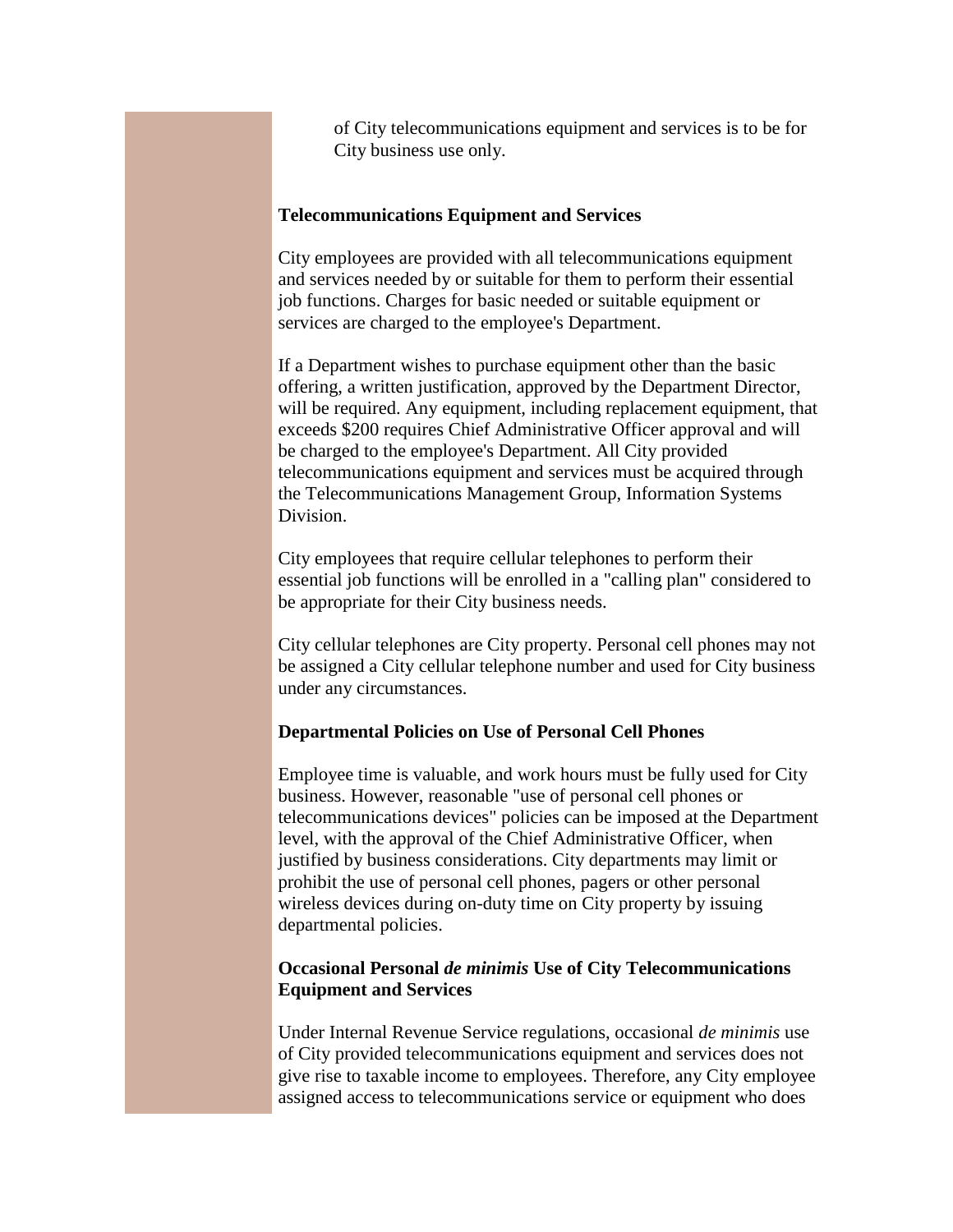not exceed their assigned "calling plan" minutes will not be considered to exceed the occasional *de minimis* rule. Any City employee who exceeds their calling plan minutes in any month shall promptly reimburse the City for all personal calls made during that month. Any City employee who does not exceed their calling plan minutes in any month shall be deemed to be in compliance with the occasional *de minimis* rule and shall not be required to reimburse the City for any personal calls made during that month.

When City employees exceed their calling plan minutes in two successive months, it is the responsibility of the employee to contact the Telecommunications Management Group to determine if their calling plan is appropriate for their business needs.

## **Responsibility for City's Telecommunications Equipment and Services**

The City's Telecommunications Management Group ("TMG"), DTI, is responsible for monitoring, evaluating and reporting to the City Administration on all telecommunications usage and telecommunications related expenditures to ensure the cost effectiveness of the City's telecommunications systems and networks.

TMG is the exclusive liaison with all vendors and providers of telecommunications equipment and related services. This includes, but is not limited to: telephone, data, radio, and video communications equipment and services, voice and data circuits (both public and proprietary), microwave systems, long distance services, coin operated telephones, cellular telephones, wireless telecommunications equipment, fax machines, and any telecommunications related software systems or devices to be attached to the above.

TMG may change any wireless telecommunications vendor, provider or calling plan without prior notice to or approval of the specific user or Department to minimize the cost or maximize the effectiveness of the equipment or service.

In order to monitor, evaluate and ensure the cost effectiveness of the City's telecommunications systems and networks, all acquisition and maintenance of telecommunications services and equipment must be approved by TMG.

**Rationale** This policy leverages economies of scale in the procurement and support of City telecommunications services and equipment. With the exception of occasional *de minimis* personal use, City telecommunications services and equipment should be used in the most